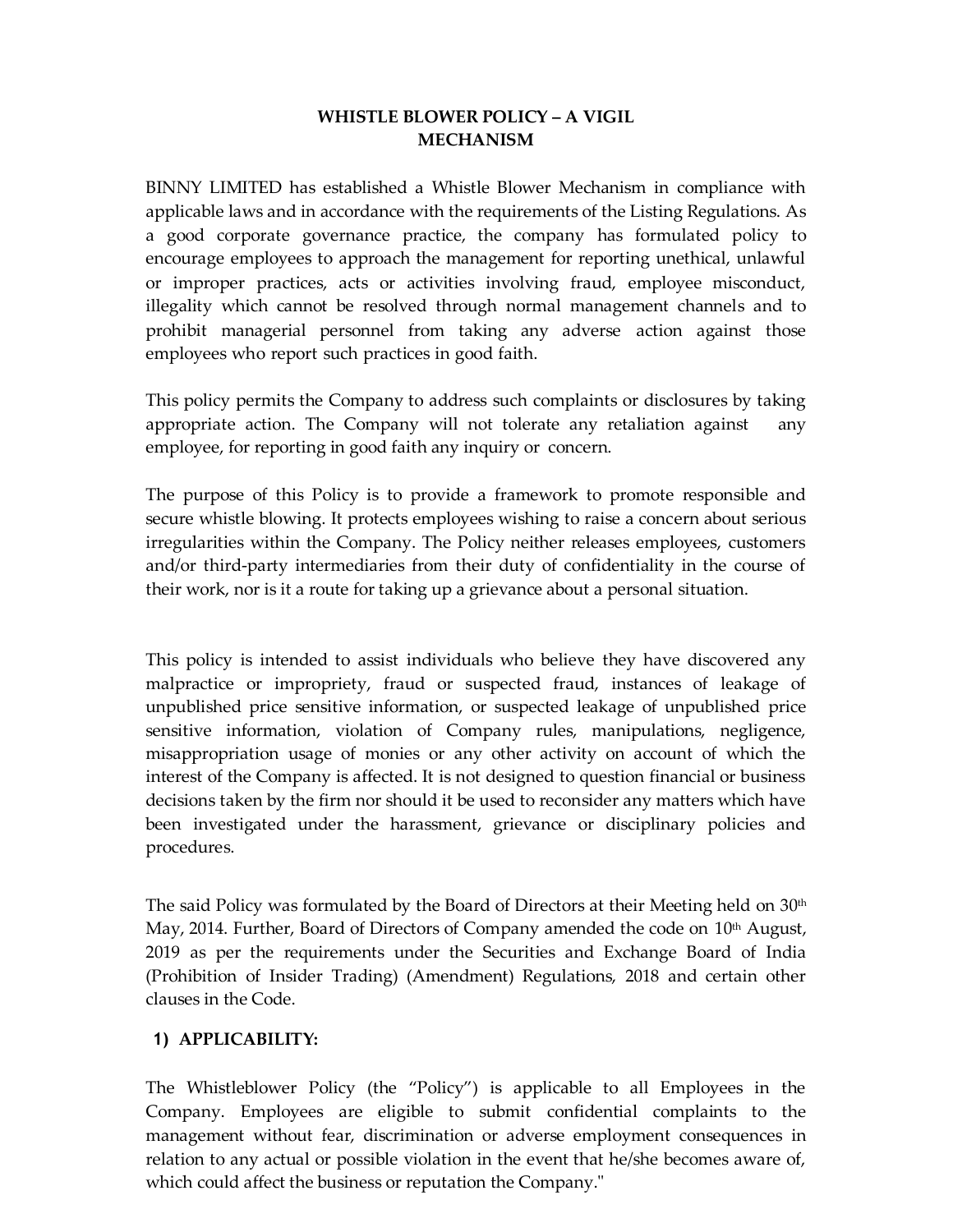#### **2) QUALIFYING DISCLOSURE:**

A qualifying disclosure is any disclosure of information which is unlawful or unethical or improper practice or act or activity has been committed, is being committed may include, but is not limited to, any of the following:

- $\triangleright$  Any violation of law, a failure to comply with any legal obligation;
- $\triangleright$  Misappropriation of funds, securities, supplies, assets, any other item of the Company
- $\triangleright$  A criminal offence
- $\triangleright$  Any dishonest or fraudulent act.
- $\triangleright$  Abuse of authority;
- $\triangleright$  Deliberate concealment of information relating to any of the above.
- $\triangleright$  Making profits out of disclosing of any insider information related to companies activities.
- $\triangleright$  Leak of unpublished price sensitive information
- $\triangleright$  Negligence causing substantial and specific danger to public health and safety;
- $\triangleright$  Manipulation of the Company's data or records;
- Financial irregularities, including fraud or suspected fraud or deficiencies of internal control and check or deliberate error in preparations of financial statements or misrepresentation of financial reports;
- $\triangleright$  Pilferation of confidential or proprietary information;
- $\triangleright$  Any unlawful act, whether civil or criminal, the latter having repercussions on the Company and its reputation;
- $\triangleright$  Any other Unethical, biased, favored, imprudent act or behaviour.

#### **3) FALSE DISCLOSURES:**

While this Policy is intended to protect genuine Whistleblowers from any unfair treatment as a result of their disclosure, misuse of this protection by making bogus complaints with mala fide intentions is strictly prohibited. Any Personnel who makes complaints with mala fide intentions and which are subsequently found to be false will be subject to strict disciplinary action.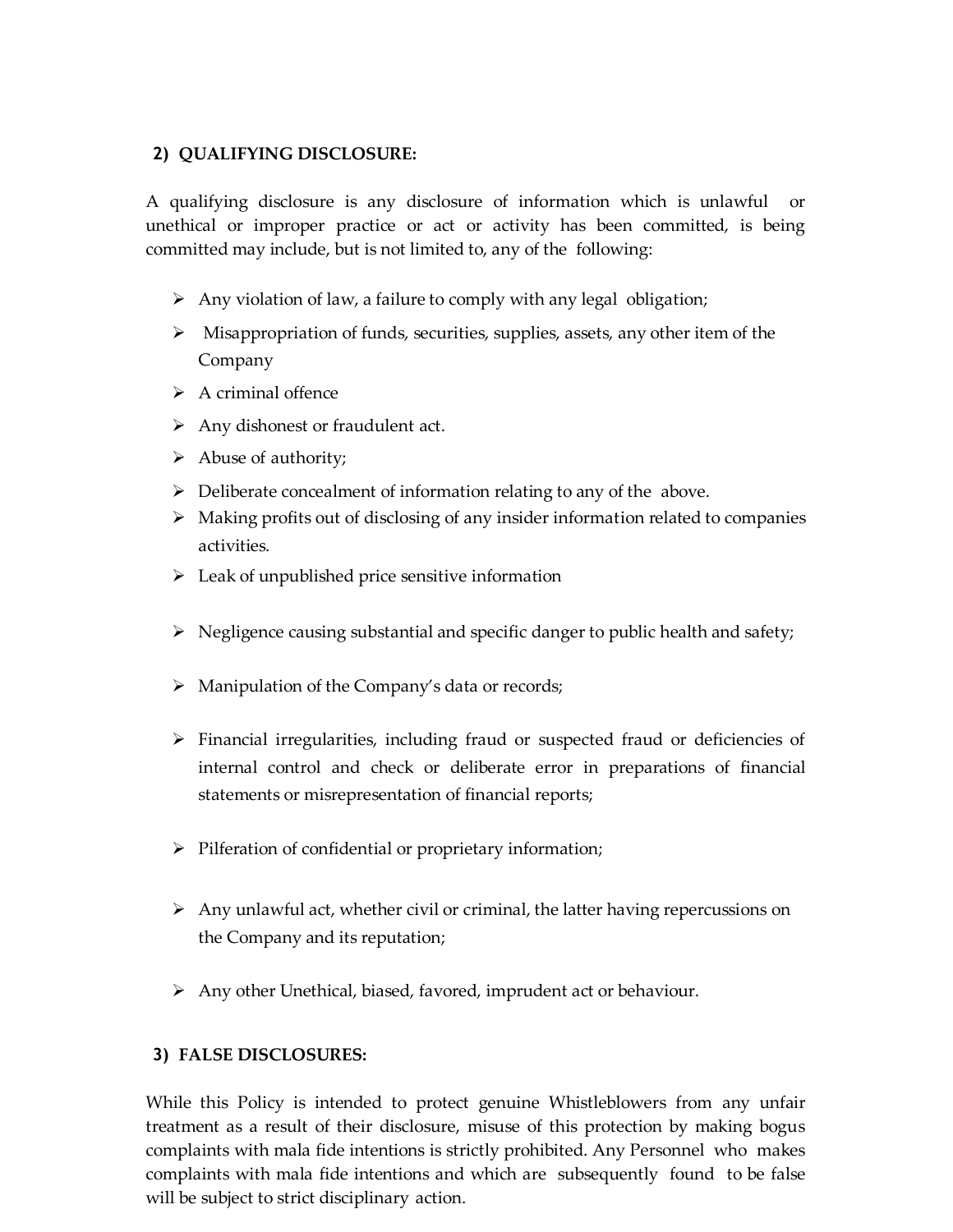#### **WHISTLEBLOWER POLICY & MECHANISMS**

#### **4) PROCEDURE FOR FILING A COMPLAINT BY WHISTLE-BLOWER:**

- Any employee shall make a disclosure to any of the members Audit Committee. The disclosure may be made in writing (by e-mail [binny@binnyltd.in](mailto:binny@binnyltd.in) or on paper addressed to The Chairman of the Audit Committee, No. 1, Cooks Road, Otteri, Perambur, Chennai – 600 012) or orally (a personal meeting or over the telephone - 044- 2662 1053).
- A report can also be made to the immediate supervisor or made to any other official in the Company whom the reporting employee can expect to have the responsibility to review the alleged unethical activity.
- A complaint may be made anonymously and such disclosures will be entertained as decided by the Committee. However, the complainant must be detailed in their description of the complaint.

# **5) INVESTIGATION:**

- $\theta$ The Audit Committee to which the disclosure has been made shall appropriately and expeditiously investigate all whistle-blower reports received.
- After considering the report, the Committee shall determine the future course of action and may order remedial action.
- In this regard, the Committee may appoint a senior officer to investigate into  $\theta$ the matter. The Committee shall have the right to outline a detailed procedure for an investigation.
- The investigation shall be completed within 60 days on the receipt of complete  $\theta$ disclosure
- The committee shall take such disciplinary action as a result of the findings of  $\theta$ an investigation pursuant to this Policy shall adhere to the applicable conduct and disciplinary procedures.